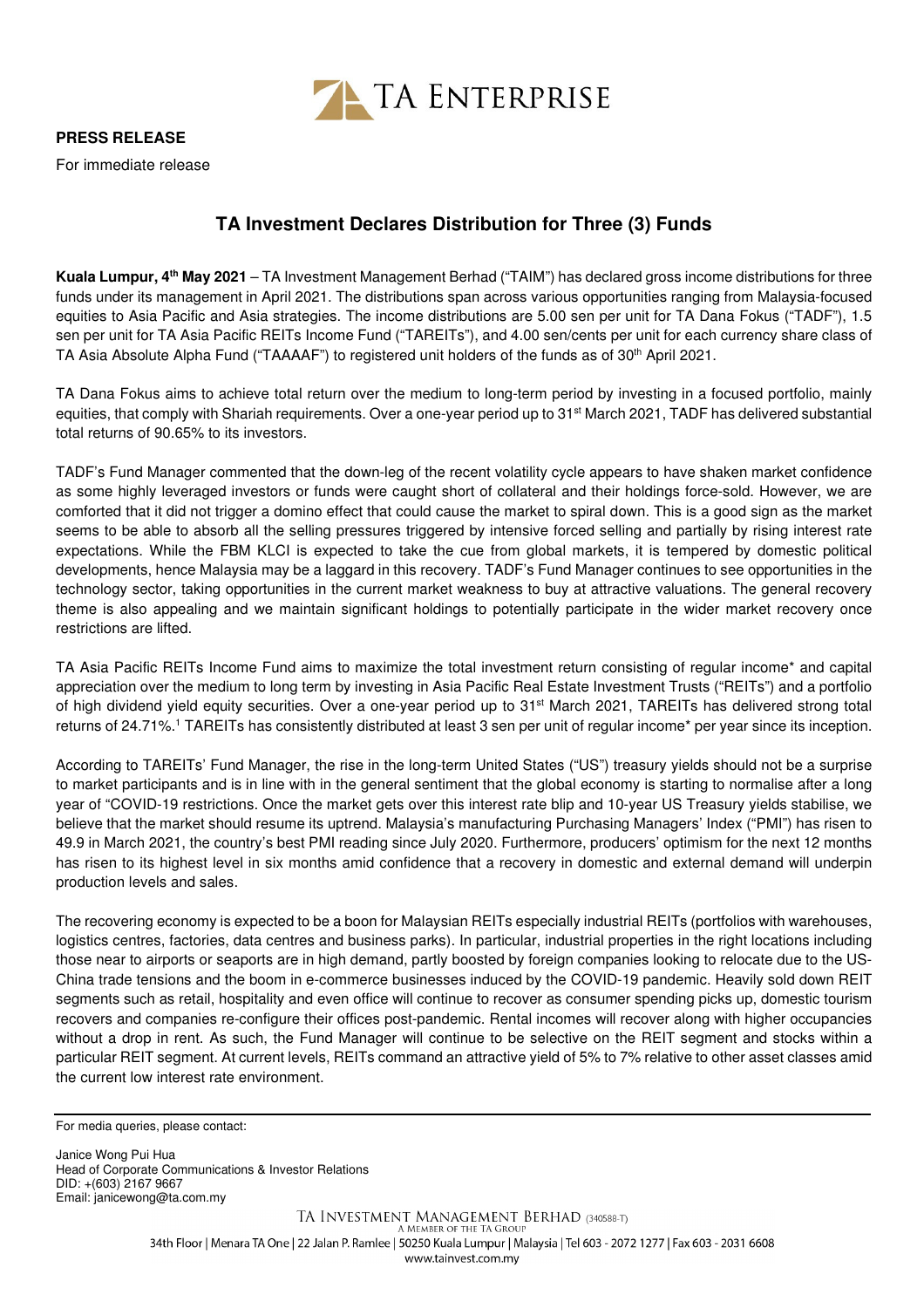

TA Asia Absolute Alpha Fund aims to generate long-term positive return, which includes both capital appreciation and income by investing primarily in equities and equity-related securities in Asia. Over the period since its inception on 12 May 2020, the Fund has generated encouraging returns of 42.06% as of 31st March 2021.

TAAAAF's External Investment Managers maintain their constructive view on Asian Equities as both growth and Return on Equity ("ROE") recovery are supportive. The strong Gross Domestic Product ("GDP") growth rebound in 2021 should be positive for markets wheresupply chain and trade shifts also seem to have been positive for the Asian economies, as intra-Asian trade has already rebounded significantly (back to its rising trend share of total Asian exports). Strong domestic consumption in China, the favorable semi-conductor cycle as well as a recovery in hardest hit economies in South Asia towards the second half of 2021 underpin the earnings recovery narrative for Asia.

Valuations have pulled back from recent highs but still remain more than 1 standard deviation above 5-year and 10-year levels. Further, the recent rise in bond yields implies that the scope for valuations to re-rate from current levels is fairly limited. Thus, market upside is likely to come mainly from earnings growth which is still robust. FactSet consensus estimates indicate a healthy 28% Year-on-Year ("YoY") earnings growth for the MSCI Asia ex-Japan for 2021.

Monetary tightening in China in the form of any premature withdrawal of liquidity support as well as the COVID-19 trajectory are also key risks to Asian equities. Tensions between the US and China also remain a key risk to Asia's supply chain. In addition, while inflation and the ensuing increase in bond yields have been concerns for the market, moderate inflation does not need to be a negative if it is accompanied by earnings and economic recovery. Furthermore, long-term structural themes such as digitalization and decarbonization remain intact and will support a bounce back in growth equities. Short-term volatility however is likely to remain high as markets grapple with competing forces such as growth resurgence, inflation scare and high valuations.

Against the above backdrop, the External Investment Managers continue to focus on their bottom up-driven total return investment philosophy which entails preserving capital by investing in a very disciplined manner. They focus on high-quality companies with strong balance sheets as well as exercise tight risk management which includes raising cash if required. Additionally, they have diversified the portfolio across different risk clusters and alpha drivers, including both structural and cyclical growth stocks. They are also utilizing market dislocations to invest in high quality growth stocks where fundamentals are still intact.

Specifically, they have reduced exposure to China and diversified to other markets in the region such as Korea, Taiwan, India as well as non-Asia countries. By sector, the External Investment Managers of TAAAAF increased exposure in Financials and Consumer names that they believe will benefit from the normalisation of economic activity. Bottom-up wise, they are incrementally seeing more opportunities in semi-conductors, internet or gaming as well as healthcare.

Source: TA Investment Management Berhad, Fullerton Fund Management Company Ltd (External Investment Managers of TAAAAF), as at 30 April 2021

<sup>1</sup>Lipper for Investment Management, as at 31 March 2021. \*The regular income could be in the form of units or cash.

**– END –**

For media queries, please contact:

Janice Wong Pui Hua Head of Corporate Communications & Investor Relations DID: +(603) 2167 9667 Email: janicewong@ta.com.my

> TA INVESTMENT MANAGEMENT BERHAD (340588-T) A MEMBER OF THE TA GROUP 34th Floor | Menara TA One | 22 Jalan P. Ramlee | 50250 Kuala Lumpur | Malaysia | Tel 603 - 2072 1277 | Fax 603 - 2031 6608 www.tainvest.com.mv